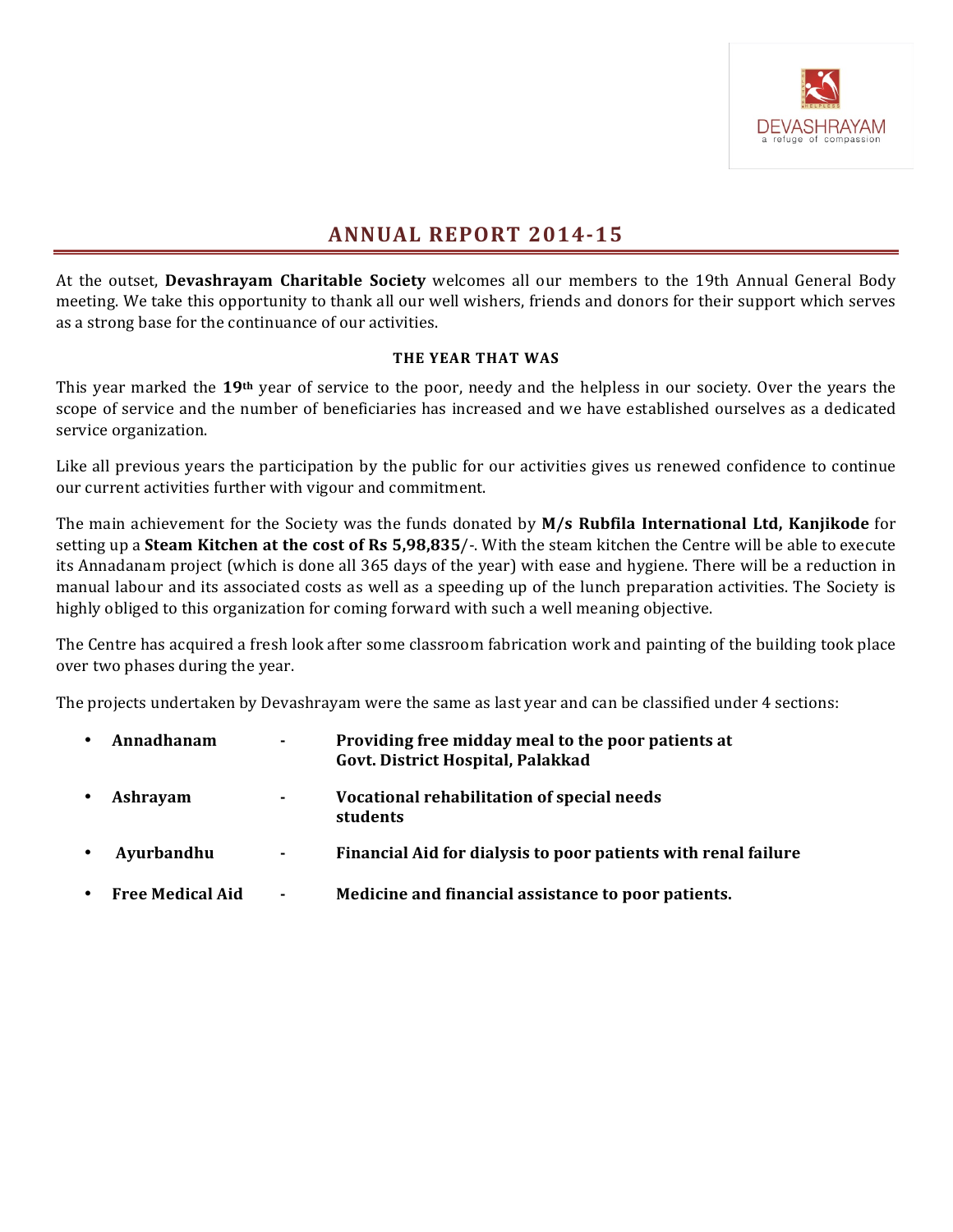

#### **ANNADHANAM**

Devashrayam was established with the initial intent of providing a free mid-day meal to the poor patients at Govt. District Hospital, Palakkad. This was the 1<sup>st</sup> project towards which support of individuals and service organizations in Palakkad was sought. What started as a small beginning (ie meals to 100 patients a day in the  $1^{st}$ year) has assumed fairly large proportions and nearly 250 patients receive their mid-day meal from us now. This service continues uninterruptedly for all the  $365$  days for the past 18 years. On an average 250 patients are fed every day and approximately **90,000-100,000 patients are benefited every year**. This number is increasing every year. In spite of the soaring prices of essential commodities, the residents in and around Palakkad town as well as the Round Table of India – 81, contribute the major chunk of rice needed for this project. We thank all the donors & well wishers who have donated in cash and kind to make this project run without interruption.The total cost incurred towards this project was **Rs 10,84,487/-** plus rice (more than 500 kgs per month Valued approximately Rs. 168000/P.A ) and food material donated by well wishers.

#### **ASHRAYAM**

Devashrayam provides a safe refuge and a healthy learning environment to the mentally challenged who otherwise have nowhere to turn to. At present 66 mentally challenged students attend the rehabilitation center. They participate in regular exercises, classroom sessions, art, craft and music lessons designed as per their capabilities. Apart from that, a few of them are involved in our ongoing projects of making Phenyl, liquid soap, Agarbathi, candles and paper bags. The gardening unit in which 5 students are involved caters to the fruits and vegetables requirements of the centre to a certain extent. The Mushroom production unit set up with the assistance from Free Masons of Lodge Palghat – 159 generates a small income as this unit works only during the cooler months between June to October due to the intense hot climate at Palakkad during the rest of the year.

The sale of Phenyl, liquid soap, Agarbathi and other items produced by students fetched a good income, just as in the previous years. The stipend given to students was Rs.26,300/-

Devashrayam had three new teachers joining the team during 2014-15 - Ms Ramya, Ms Neethu and Ms Parvathy all with training in dealing with special children. Increased staff strength helps in managing the students better as well as giving individualized attention to them.

In the World Disability day function conducted by The Social Welfare Department on 3rd December 2014, 37 students of Devashrayam participated and won numerous prizes in the arts and sports events.

Our students participated in "Special Olympics Bharath 2014-15" conducted at Muttikulangara by the Special Schools Association, Palakkad on 31st January 2015. 17 students won 42 medals as  $1<sup>st</sup>/2<sup>nd</sup>/3<sup>rd</sup>$  position holders in various events.

The Special Schools Association of Palakkad district organized a district level badminton tournament at the Cosmopolitan Club this year on 6th March 2015. Six of our students participated in the tournament - one winning the  $3<sup>rd</sup>$  place while the others received certificates of participation.

Every year we strive to acquaint more of more people with the Centre's activities as well as enhance interactions with our students so that people start seeing the 'normal' side of special students. This year too the students of Devashrayam interacted with students of several schools and higher education institutions. Students and teachers of major schools and colleges in Palakkad visited our center, which gave a new experience both to the visitors and the host. Some of these are students and teachers Kendriya Vidyala, Olavakkode, NSS Engineering College,  $P$ alakkad, Ctudents ond faculty members of CICOMC a menagement selloge in Pathinipala, Ctudents and teachers of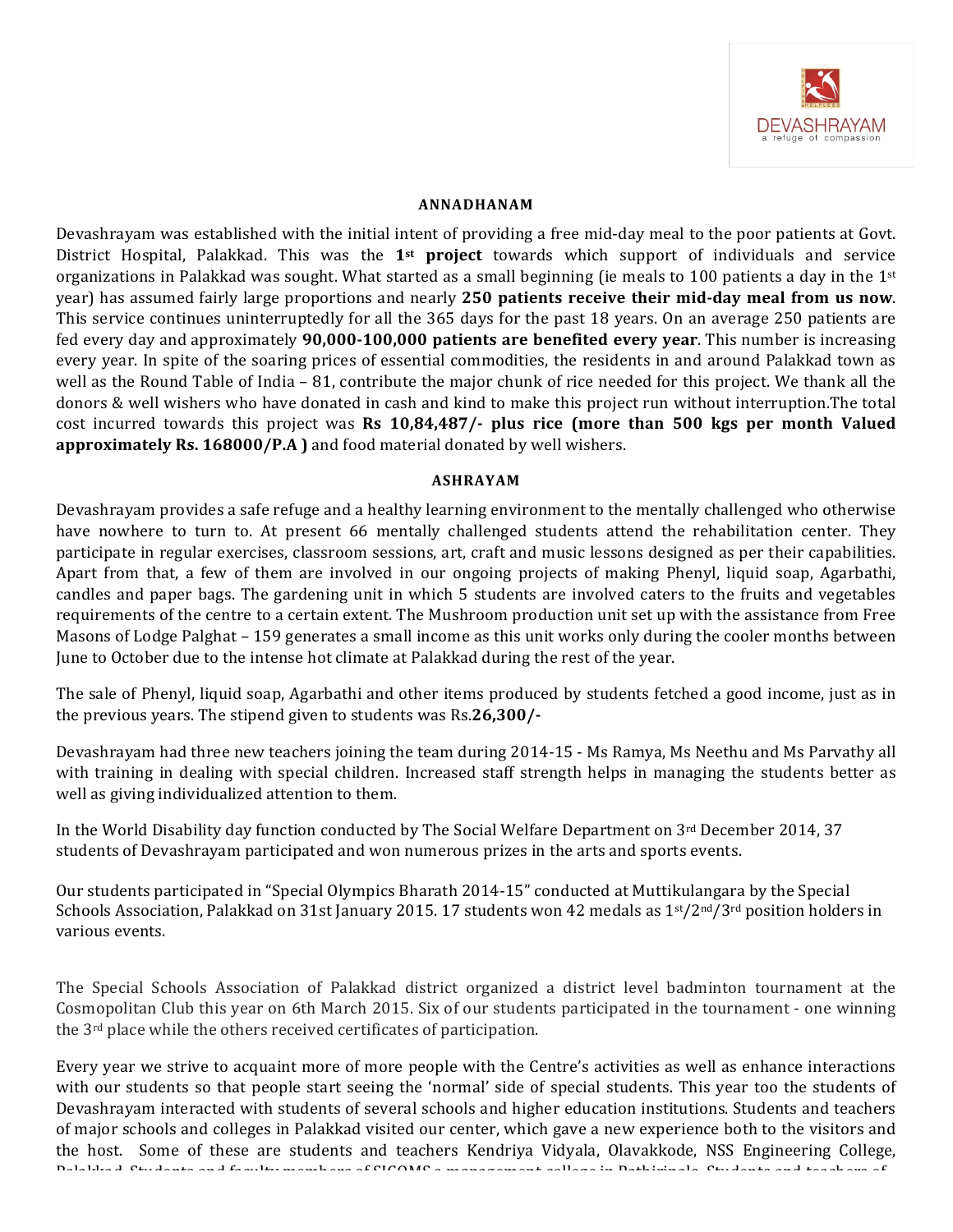

Basil Mission school, Teachers and students of, Bharat Theertha Vidyalayam, Kallekkad, SN College, Alathur as well as NCC cadets from Govt Polytechnic, retired teachers of Govt Moyan's school gave fresh energy to our institution with their visits and contributions.

The annual outing is a much awaited event at the Centre as the students along with their parents go to a picnic destination. This year on 20<sup>th</sup> Dec 2014, a total group of 106 including Students, Staff, Parents and a few members, traveled by bus to Cochin and were taken on a boat ride to Fort Cochin and Vypin. Another picnic, sponsored by the resort at Pudur, was organized on  $28<sup>th</sup>$  March and the students and staff had a wonderful outing to the Pudur resorts.

# **Ayurbandhu**

Our tie up with Shanthi Medical and Information centre at Balaji Hospital, Palakkad completed another successful year giving 534 free dialyses benefitting several poor patients with kidney malfunction. These patients are able to carry on with their lives with the free dialyses support from this project. This year brought the total number of free dialyses to more than 4000 from inception. This project was at an expense of **Rs 2,67,000/- this year.** 

# **FREE MEDICAL AID**

This is another significant project of Devashrayam. This project operates through authorized medical shops in Palakkad. More than 70 poor patients are given medicines free of cost on a monthly basis on producing prescription of doctors. This year the quantum of **medical aid was Rs. 396418/-** It is very heartening that so many people who approached us have benefited from this project. Much more needs to be done, however, as the need are huge and we are not able to meet the entire requirements. **This year 10 patients** were given one time medical aid for treatment of amounts in the region of Rs 5000/- Rs 7000/- each. Medical insurance was provided to all the staffs and family members to the tune of Rupees One lakh by paying an insurance premium of Rs **29,850/-.**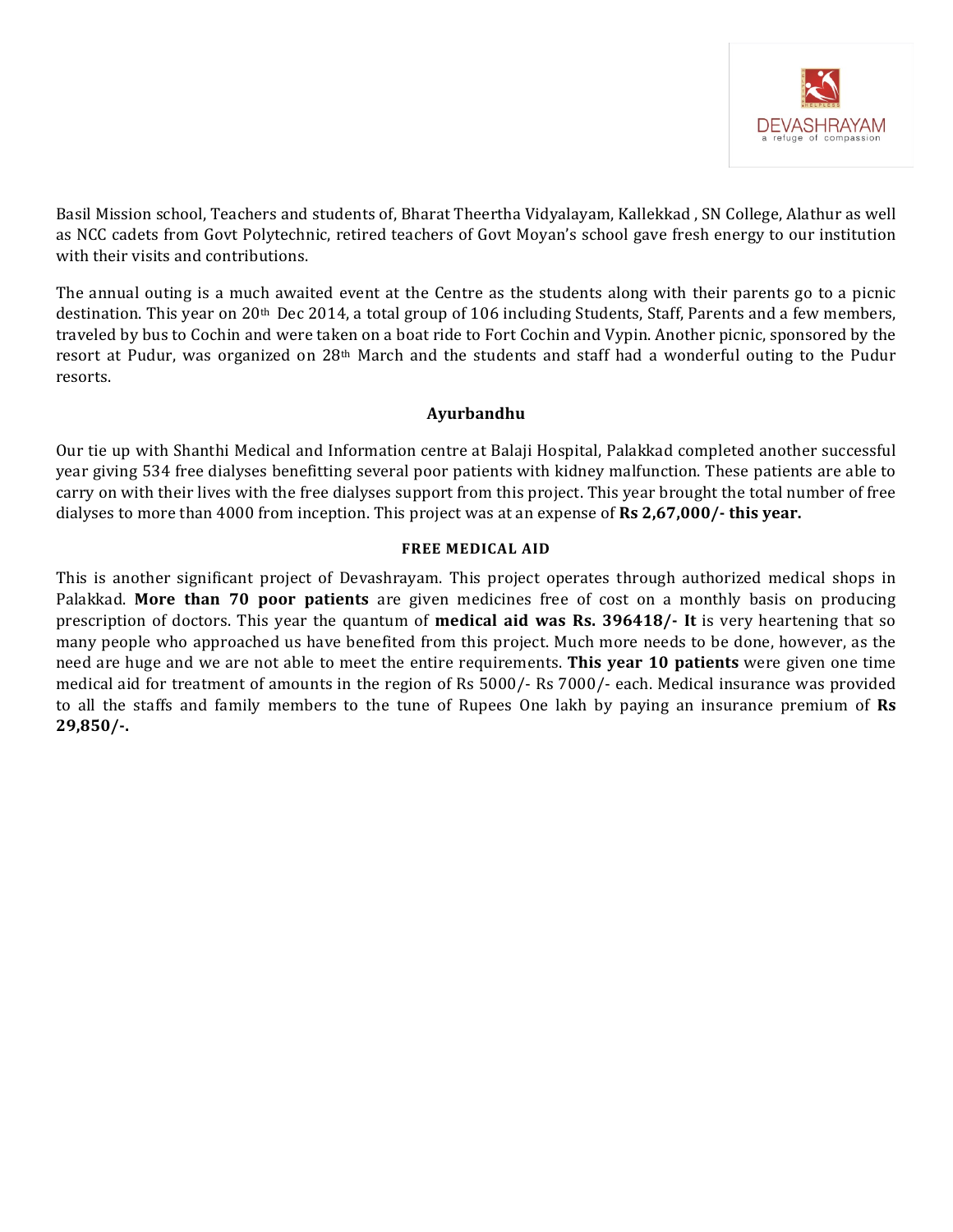

### LIST OF OTHER IMPORTANT EVENTS

April 22<sup>nd</sup> The centre re-opened after the summer break.

**May** 3<sup>rd</sup> Students and teachers of Kendriya Vidyalaya, Olavakkode visited the Centre. They donated rice and groceries to the Centre.

**May** 9<sup>th</sup> Our students accompanied by teachers were taken for watching the movie **'Ringmaster'** starring Dileep.

**August 15th** Independence Day was celebrated at the center. The Chief Guest was a famous Malayalam writer Shri Mundur Sethu Madhavan. His wife Mrs Ambika, Retd KSEB official, hoisted the flag. All the members and a few guests were present on the occasion. The members who spoke on the occasion were Mr P V Vijayaraghavan, Mr Ramachandran, Mrs Saramma George, Mr Manoj, Mr M N Govind, Mr Biju T K and Mr Ramaswamy. Sweets were distributed to the children on this occasion.

August 29<sup>th</sup> Students from Sicoms, a management institution at Pathiripala Palakkad visited and interacted with the students. They gave a cash donation to the Centre.

**August 30<sup>th</sup>** More than 100 Students and 3 teachers from N S S Engg College, Palakkad visited the Centre. They interacted with the students and presented entertainment programs – music, dance etc. They also organized competitive events for our students. They presented study kits to the students and donated an amount to the Centre.

**September 4<sup>th</sup>** Onam was celebrated at the center with the students, parents, members and guests. Onam celebrations started at 8 30 am as many events were planned for the day. The program was inaugurated by Mr M B Rajesh, M P. The Chief Guest was Adv Ajay Kumar and the other guest was Ward member Mr Subramaniam. Members present were Mrs Beena Govind, Mr M N Govind, Mrs Lalitha Gowrishankar, Mrs Saramma George, Mr P V Vijayaraghavan, Mr Mohan Das, Mr Manoj, Mr Ramaswamy, Mr Lakshamanan. Competitions conducted for students were pookalam, musical chair and a few games. The celebration concluded with a grand Onam sadhya afterwards.

**Sep 16th** The Centre reopened after the Onam vacation.

**Sept 27th Mathrubhumi Grihalakshmi Vedi conducted Onam celebrations at the Centre. They donated an** amount to the Centre and gave food items to the children. The guests who spoke were Mrs Prasanna Chandran and Mrs Latha Nair. Mrs Beena Govind was present and updated the guests on the activities of the Centre.

**October 11<sup>th</sup> &12<sup>th</sup>** The Centre participated in the exhibition "Sankalp" by putting up our products for sale. It gave us a chance to promote our products as well as impart awareness among the public about our activities.

**October 18th** Fifty Students from Basil Mission School, along with 2 teachers visited the Centre. They interacted with the students and gave Fruity to all.

**October 25<sup>th</sup>** The Centre participated in the exhibition "Inspire 2014" at Malappuram organized by the State Institute for the mentally challenged by nutting up our products for sale. It was to promote self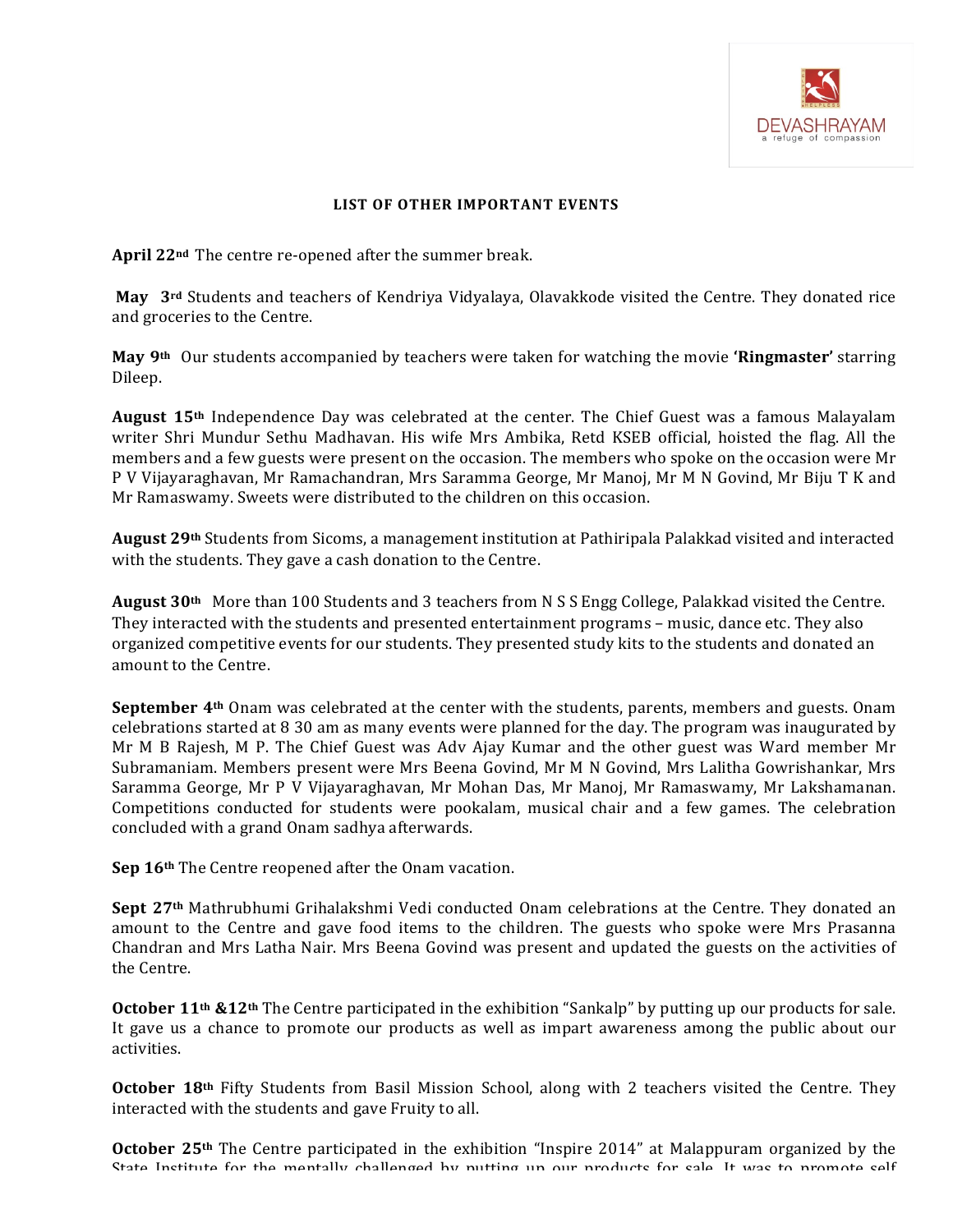advocacy and interactions with the general public. 10 students and 2 teachers managed the stall along with Mr. Mohandas, Board member. Which was attended by Kerala state Cabinet Ministers.

**November** 7<sup>th</sup> On the occasion of S N College (Alathur) day, three Professors from the college visited and donated Rs 3000/- to the Centre.

The same afternoon saw another visited from Big Bazaar Higher Secondary school, Palakkad, of 40 students and 3 teachers. They interacted with the students.

**November 12<sup>th</sup>** Ladies Circle organized a drawing & colouring competition for the students. All the participants received certificates and prizes like crayon sets, pencils, erasers and sweets.

**November 14<sup>th</sup>** Children's day was celebrated with a music program by Shri Coyalmannam Ramakrishnan who holds 5 records in the Guinness Book for longest recital. The students, teachers and guests greatly enjoyed his two hour performance at the Centre. Members present were Mrs Beena Govind, M N Govind, Lalitha Gowrishankar, Saramma George, Lakshmanan, Ramachandran, Mohandas, Ramaswamy Shri Ramakrishnan presented a CD of his music to the Centre and we gave him our products as gift.

**November 22<sup>nd</sup>** N C C cadets from Govt Polytechnic visited. They conducted mimicry, karaoke. They distributed cakes to our students.

**December** 3<sup>rd</sup> Students from our Centre participated in the sports & cultural events organized on World Disability Day at Govt Victoria College. 37 students participated in the events and 14 students won prizes.

**December 13<sup>th</sup>** The Centre put up a sales counter at 'Rangoli 2014' held at Chandranagar Club.

**December 20<sup>th</sup>** Children accompanied by all the teachers, parents, and a few members went on a day long picnic tour to Ernakulam. They went on a 3 hr boat ride from the Marine drive and had a picnic lunch on the boat. They played games and had a dance session in the afternoon. The Christmas break of 10 days began from the next day.

**December 29<sup>th</sup>** The Centre reopened after the Christmas vacation.

**January** 3<sup>rd</sup> Retired teachers from Govt Moyan Girls High School (Moyans Poorva Adhyapika Vedi) organized their New Year Celebration at the Centre. 11 teachers visited and donated a sum of Rs 25,000/to the Centre and gave sweets to the students. Members present were Mrs Beena Govind, Mr M N Govind, Mr Manoj, Mrs Saramma George, Mrs Lalitha Gowrishankar, Mr Mohandas, Mr Vijay Raghavan, Mr Ramachandran.

**January 10th** Christmas and New Year were jointly celebrated at the Centre. The Chief Guest was the MD of M/s Malabar Cements Mr Padma Kumar. Along with him 10 board members from Malabar Cements were also present for the function. Also present were Shri P T Narendran Menon, well known Malayalam writer and his wife Shrimati Sukumari Narendra Menon, a former classical singer. Mr Mannur Rajakumar Unni, a musician was also a guest for the function. Several members were present on the occasion. Our students presented dance, songs and mimicry. There was a lunch for everyone.

**January 14th** Director Board members of Malabar Cements visited the Centre in connection with some funding that they want to offer to our Centre as part of their CSR initiatives.

**January 26th** Republic Day was celebrated at the Center. The National flag was hoisted by Retd Capt Chandrasekharan. The Republic day message was delivered by Mrs Leela Chandrasekharan. Members present were Mr Vijayraghavan, Mr Mohandas, Mr Ramachandran and Col Satheesh. Sweets were distributed to the students.

**January** 31<sup>st</sup> Our students participated in "Special Olympics Bharath 2014-15" conducted at Muttikulangara by the Special Schools Association, Palakkad. 17 students won 42 medals as 1st/2nd/3rd position holders in various events.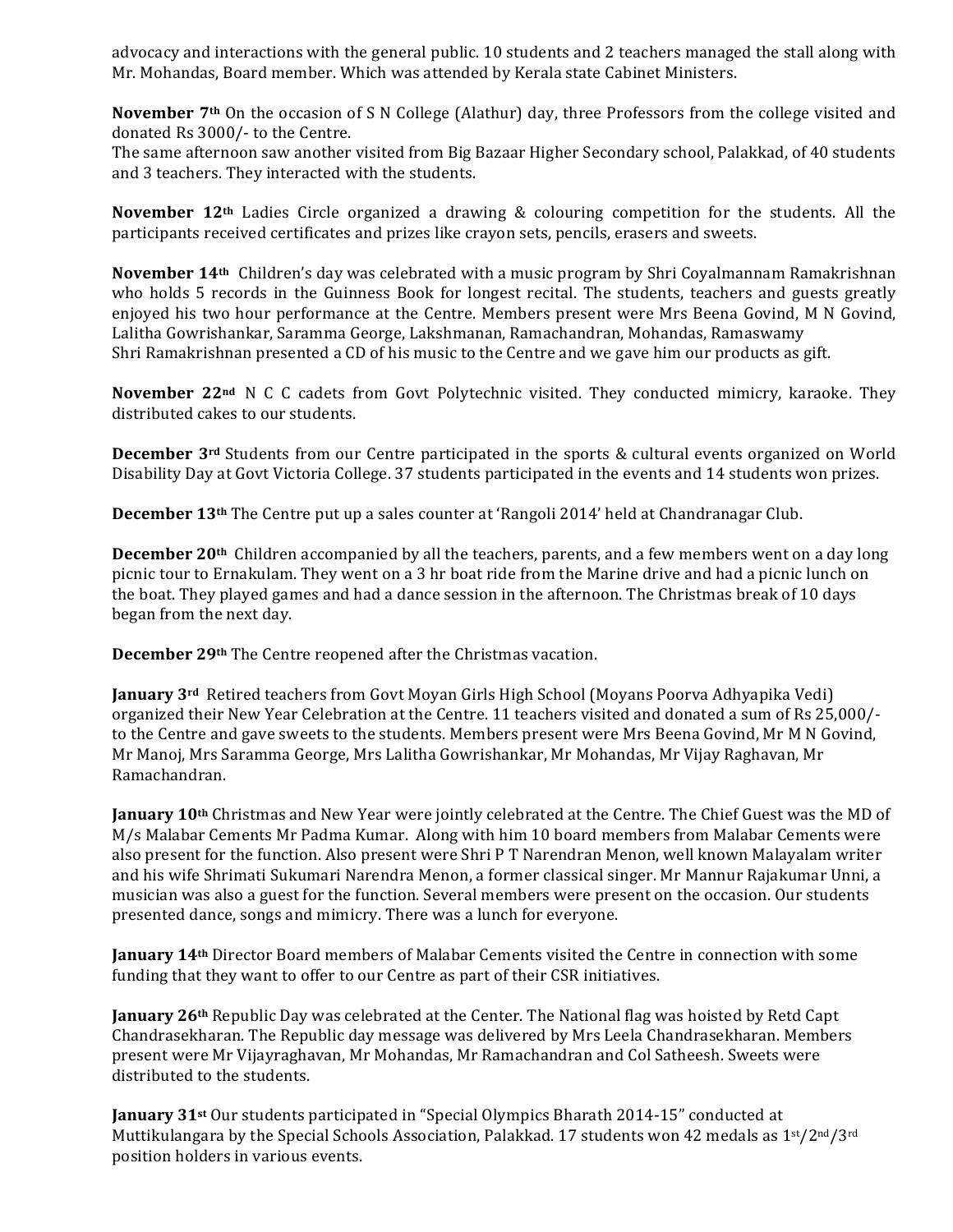**February 1st &2<sup>nd</sup>** One teacher Ms Shena R attended a two day cluster meeting at Attapadi AHADS.

**February 5<sup>th</sup>** 37 students and 2 teachers from Bharat Theertha Vidyalayam, Kallekkad visited the Centre. They presented cultural programs and distributed sweets among the students.

**February** 22<sup>nd</sup> One teacher from the Centre, Ms Sheena R attended a meeting in connection with special Olympics conducted at Kottayam.

**February 23<sup>rd</sup>** Two teachers – Ms Sheena R and Ms Vijitha- attended a seminar on 'Autism' conducted by BRC.

**February 25<sup>th</sup>** Our students participated in the cultural fest organized by DTPC at Malampuzha. Our students were given 1 hr to showcase cultural programs. 28 students presented dances, songs, mimicry etc. All students received certificates and gifts. All the teachers went with the student group accompanied by 3 members Mrs Beena Govind, Mr M N Govind and Mr Ramachandran.

February 28<sup>th</sup> Faith India Special School conducted a Seminar for special school teachers. Five teachers attended the full day seminar and gained new knowledge in handling special needs children.

March 6<sup>th</sup> Badminton tournament was conducted at Cosmopolitan Club by the Special School Association of Palakkad. 6 students participated and received  $3<sup>rd</sup>$  prize in the tournament.

**March 22<sup>nd</sup>** On the occasion of World Theatre Day there were several programs being conducted by READ. Our students participated in Action song.

**March 28th** Our students, teachers and a few members went to Pudur Resort for a picnic. The entire Expenses were sponsored by the resort authorities.

March 29<sup>th</sup> The centre closed for summer vacation.

# **HELP TO NGO'S AND OTHER INSTITUTIONS**

- Donation of Rs.12,000/- to Chirakukal, Palakkad- as support to the old age home for the destitute
- Donation of 800 Kg of rice to Sneha Theram Palliative care unit Elapully, Palakkad.
- Donation of Rs 30,000/- to Margadeepthi Charitable trust for organizing medical camps.

#### **INTERNSHIP**

Four Students from M/s. V.V. College of Science and Technology has done their internship at Devashrayam as a part of their Degree of Bachelor of Commerce.

#### **SPECIAL ACKNOWLEDGEMENT**

Devashrayam acknowledges and appreciates the support provided by all our well-wishers, sponsors, friends and supporters. Without the help and support of these good hearted people, Devashrayam would not have been able to reach where it is today. We express sincere gratitude to all, who extended help and good wishes in times of need.

Devashrayam is registered with **Give India** and we gratefully acknowledge Give India for collecting **Rs.4,34,525/**for our various projects from well wishers all over India and abroad. These funds helped us to execute four of our main projects successfully.

We are very much indebted to Mr. Balram, "Dhanya", Veekshnam Road, Kochi and Rotary Club of Palakkad, East for arranging a one day picnic to Mango County Resorts, Pudur for our children free of cost.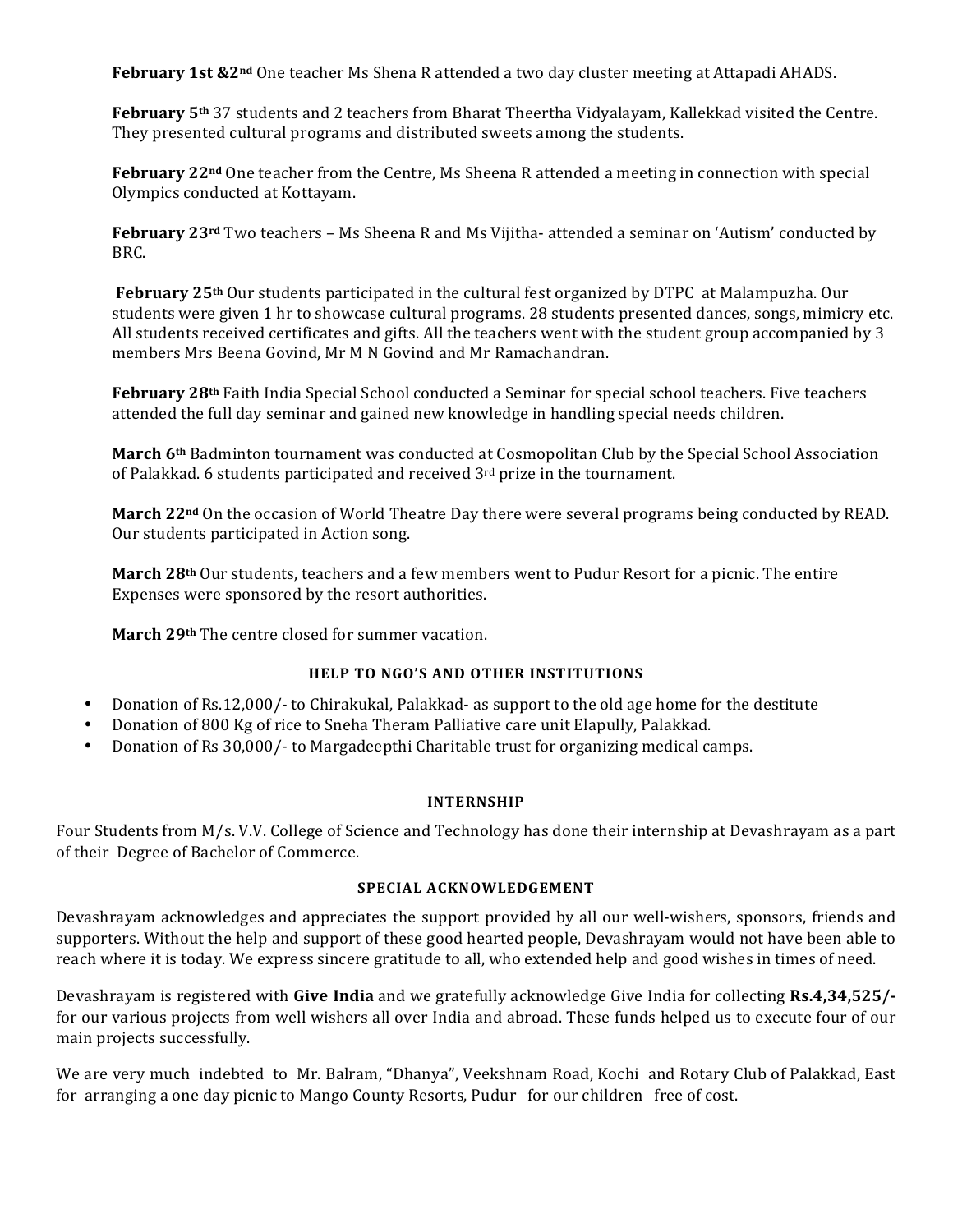# **Identity**

Devashrayam Charitable Society, Thekkethra, Marutharoad Post, Palakkad, Kerala, India, Pin 678007. Phone 0491 2106206. 

Email Id - devashrayam@ rediffmail.com. Website - www.devashrayam.org,

- Devashrayam Charitable Society is registered as a society under the Society Registration Act of 1860 (Reg. No. 209/96, dated 17-07-1996 with the sub register office, Palakkad) [Registration renewed on 13-03-2012]
- Devashrayam Rehabilitation Center for the Mentally Challenged is registered with the Directorate of Social Welfare Trivandrum (Reg. No. 0141,dated 03-12-2005)
- Donations to Devashrayam Charitable Society is exempt under Section 80 G of Income tax Act of 1961, vide order No. CIT. TCR/TECH/80 G- 42/ 2006-07, dated 02-08-2007.
- Devashrayam Charitable Society is registered under Foreign Contribution (Regulation) Act , 1976 Registration number is 05289009, dated, 05/05/2010. Returns for the year submitted on 23-09-2012

# Name and address and account number of banks

- **1.** Union Bank of India, Chandranagar, Palakkad, SB Ac. No. 339602010097002.
- 2. Union Bank of India, Chandranagar, Palakkad, SB Ac No. 339120100091426. (Exclusively for Foreign Contributions under FCRA act of 1976)
- **3.** State Bank of Travancore, Chandranagar, Palakkad, SB Ac. No. 67034554129
- **4.** ICICI Bank, Palakkad, (Exclusively for Give India donations) SB Ac No. 026201001166
- **5.** HDFC Bank, Chandranagar, Palakkad SB-Institution Ac No. 01171450000087
- **6.** SBI, Marutharode Branch, Palakkad SB A/c No.33393848038

# *NAME AND ADDRESS OF THE AUDITOR*

Mr.K.V.Venkitaraman, Chartered Accountant Noorani Post, Palakkad-678004.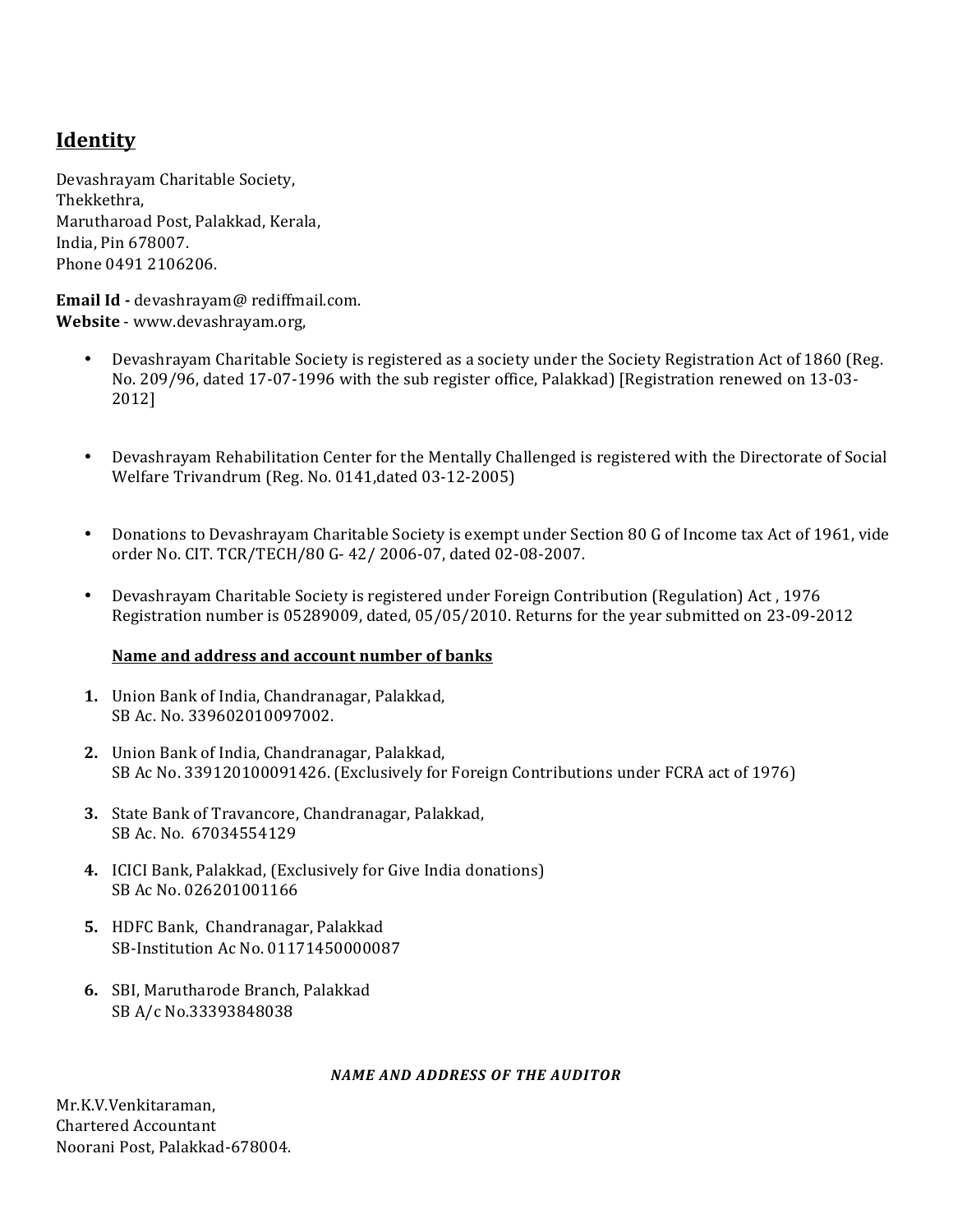#### *DETAILS OF BOARD OF MEMBERS*

| <b>Name</b>          | Age | <b>Sex</b>     | <b>Position on Board</b> | <b>Occupation</b>              | Cost of<br><b>International</b><br>travel |
|----------------------|-----|----------------|--------------------------|--------------------------------|-------------------------------------------|
|                      |     |                |                          |                                |                                           |
| PV<br>Vijayaraghavan | 68  | M              | President                | Social<br>worker               | $\mathbf{0}$                              |
| Lakshmanan           | 68  | M              | Vice President           | Agriculturist                  | $\mathbf{0}$                              |
| M N Govind           | 55  | M              | Secretary                | <b>Business</b>                | $\mathbf{0}$                              |
| Sasikumar A          | 54  | M              | Joint Secretary          | Employed                       | $\boldsymbol{0}$                          |
| Manoj C.S.           | 47  | M              | Treasurer                | <b>PSU</b><br>Employee         | $\mathbf{0}$                              |
| Ramaswamy.V.N        | 55  | M              | <b>Executive-Member</b>  | Employed                       | $\mathbf{0}$                              |
| Beena Govind         | 47  | F              | <b>Executive-Member</b>  | Employed                       | $\mathbf{0}$                              |
| Saramma George       | 81  | $\overline{F}$ | <b>Executive-Member</b>  | Social<br>Worker               | $\theta$                                  |
| Biju T K             | 47  | $\overline{F}$ | <b>Executive-Member</b>  | Agriculturist                  | $\mathbf{0}$                              |
| C.Ramachandran       | 75  | M              | <b>Executive-Member</b>  | Rtd. PSU<br>employee           | $\mathbf{0}$                              |
| Col.Satheesan        | 84  | M              | <b>Executive-Member</b>  | <b>Rtd Defense</b><br>employee | $\mathbf{0}$                              |

- REMUNERATION OF THREE HIGHEST PAID STAFF MEMBERS: RS. 10,000/- P.M RS.9,900/- P.M AND *RS. 9,460/- .PM.*
- Remuneration of the lowest paid staff member Rs. 2750/- P.M.

# STAFF REMUNERATION GROSS MONTHLY SALARY + BENEFITS] IN RUPEES

Head of the organization (including honorarium) Nil Highest paid Full Time regular staff: <br>
Rs. 1,20,000 \text{per year